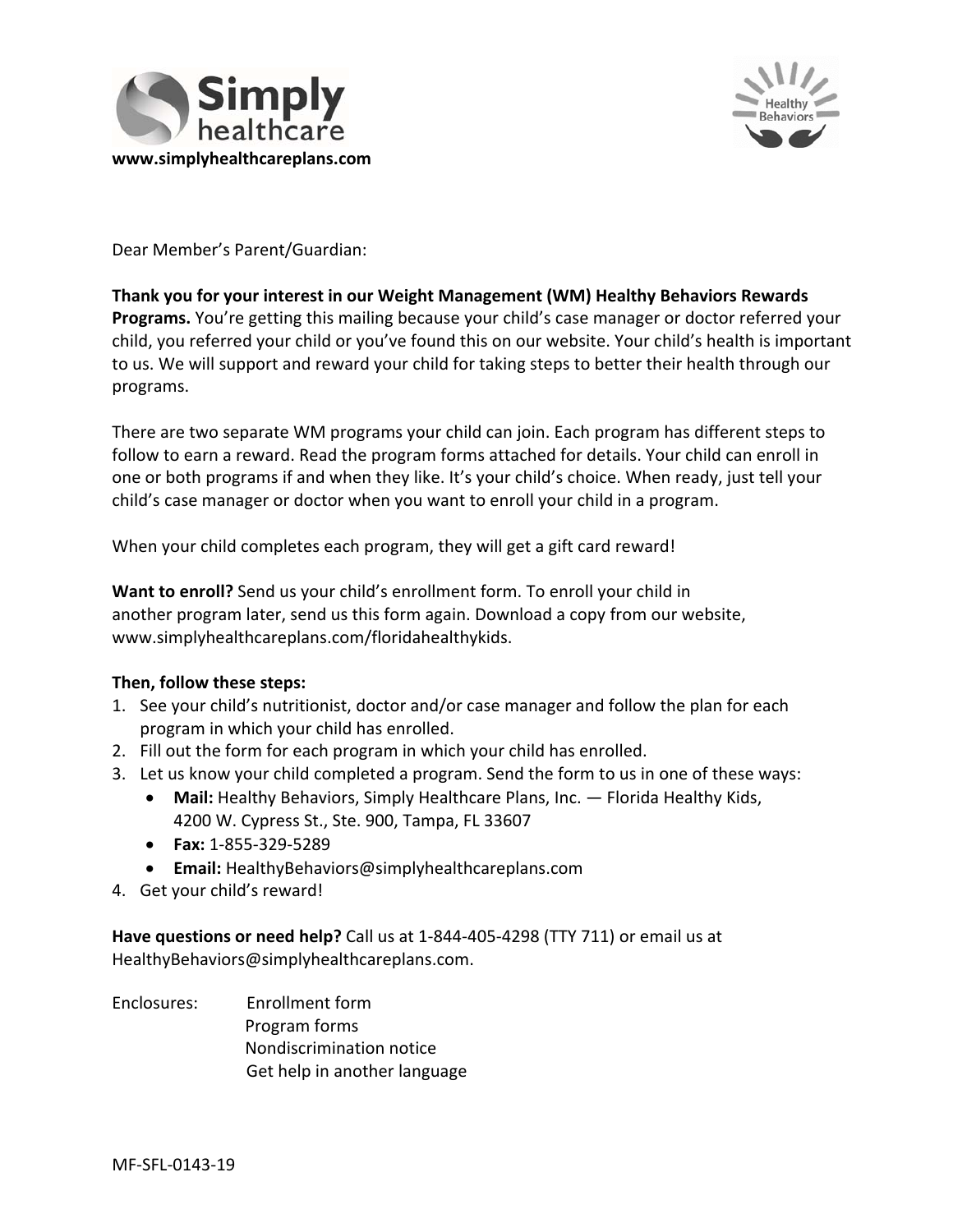



# **Weight Management Healthy Behaviors Rewards Programs Enrollment Form**

Please fill out and sign this form to enroll in one or both Weight Management Healthy Behaviors Rewards Programs. For each program you want your child to enroll in, place a checkmark in the Yes, I want to enroll! table column below.

| Yes, I want<br>to enroll! | Program         | <b>Description</b>                                                                                                                        | <b>Gift card</b> |
|---------------------------|-----------------|-------------------------------------------------------------------------------------------------------------------------------------------|------------------|
|                           | WM1             | Meet with a nutritionist two times (for first and<br>follow-up visits) and choose a support group.                                        | \$50             |
|                           | WM <sub>2</sub> | Follow your child's care plan for three months, gain<br>or lose at least 4 lbs., keep food/exercise log and visit<br>your child's doctor. | \$50             |

Rewards may not be used for gambling, alcohol, tobacco or prescription drugs.

### **Please tell us how to contact you.**

| Member ID #: ___________________________Cellphone number: ______________________                                                                                                                                             |                                                   |  |                |  |  |  |  |
|------------------------------------------------------------------------------------------------------------------------------------------------------------------------------------------------------------------------------|---------------------------------------------------|--|----------------|--|--|--|--|
|                                                                                                                                                                                                                              |                                                   |  |                |  |  |  |  |
| Street address                                                                                                                                                                                                               | City                                              |  | State ZIP code |  |  |  |  |
|                                                                                                                                                                                                                              |                                                   |  |                |  |  |  |  |
| How would you like us to contact you? (Check all that apply. Contact your child's case manager                                                                                                                               |                                                   |  |                |  |  |  |  |
| to disenroll from these communications at any time.) $\Box$ Call $\Box$ Text $\Box$ Email                                                                                                                                    |                                                   |  |                |  |  |  |  |
|                                                                                                                                                                                                                              |                                                   |  |                |  |  |  |  |
| Send us this signed form in one of these ways:<br>• Mail: Healthy Behaviors, Simply Healthcare Plans, Inc. - Florida Healthy Kids,<br>4200 W. Cypress St., Ste. 900, Tampa, FL 33607<br>• Fax: $1-877-614-5321$<br>$\bullet$ | Email: HealthyBehaviors@simplyhealthcareplans.com |  |                |  |  |  |  |
| Have questions or need help? Call us at 1-844-405-4298 (TTY 711) or email us at<br>HealthyBehaviors@simplyhealthcareplans.com. Congratulations for taking a step<br>toward better health for your child!                     |                                                   |  |                |  |  |  |  |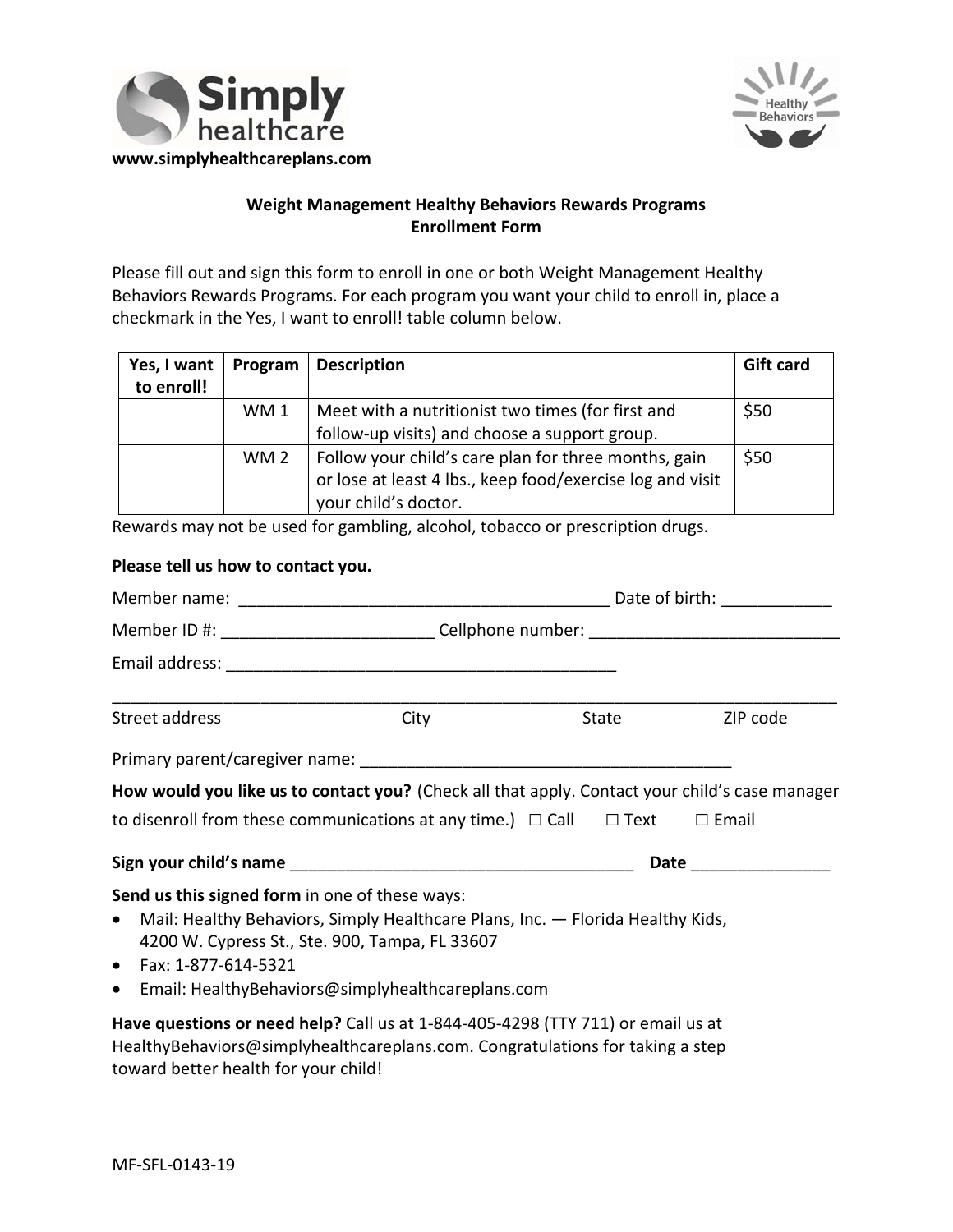



### **Weight Management Healthy Behaviors Rewards Program 1 Form**

After your child has enrolled in this program:

- 1. Visit your child's nutritionist for a support visit.
- 2. Choose a support group.
	- Manage your weight with Choose MyPlate. Visit [https://supertracker.usda.gov/](https://supertracker.usda.gov/default.aspx)  [default.aspx](https://supertracker.usda.gov/default.aspx) or call 1‐888‐779‐7264. Or choose a weight management program in your community.
	- Choose an exercise program in your community or commit to a walking program.
- 3. Visit your child's nutritionist for a follow-up visit within two weeks of the first visit.
- 4. Sign below. Ask your child's nutritionist to sign, too.

| Sign your child's name   | Date |
|--------------------------|------|
|                          |      |
| Nutritionist's signature | Date |

- 5. Send us this signed form in one of these ways:
	- Mail: Healthy Behaviors, Simply Healthcare Plans, Inc. Florida Healthy Kids, 4200 W. Cypress St., Ste. 900, Tampa, FL 33607
	- Fax: 1‐877‐614‐5321
	- Email: [HealthyBehaviors@simplyhealthcareplans.com](mailto:HealthyBehaviors@simplyhealthcareplans.com)

**Then, get a reward certificate in the mail! You will use it to order your child's \$50 gift card.**  Rewards may not be used for gambling, alcohol, tobacco or prescription drugs.

**Note:** Once your child is enrolled in this program, the steps listed above must be completed within 12 months to earn the reward.

#### **We want to stay in touch. Please tell us how to reach you.**

| Member name:                                                                                                    |      | Date of birth: _____________ |          |  |  |  |
|-----------------------------------------------------------------------------------------------------------------|------|------------------------------|----------|--|--|--|
| Member ID #: _______________________                                                                            |      |                              |          |  |  |  |
| Email address:                                                                                                  |      |                              |          |  |  |  |
| Street address                                                                                                  | City | State                        | ZIP code |  |  |  |
| Primary parent/caregiver name: example and the state of the state of the state of the state of the state of the |      |                              |          |  |  |  |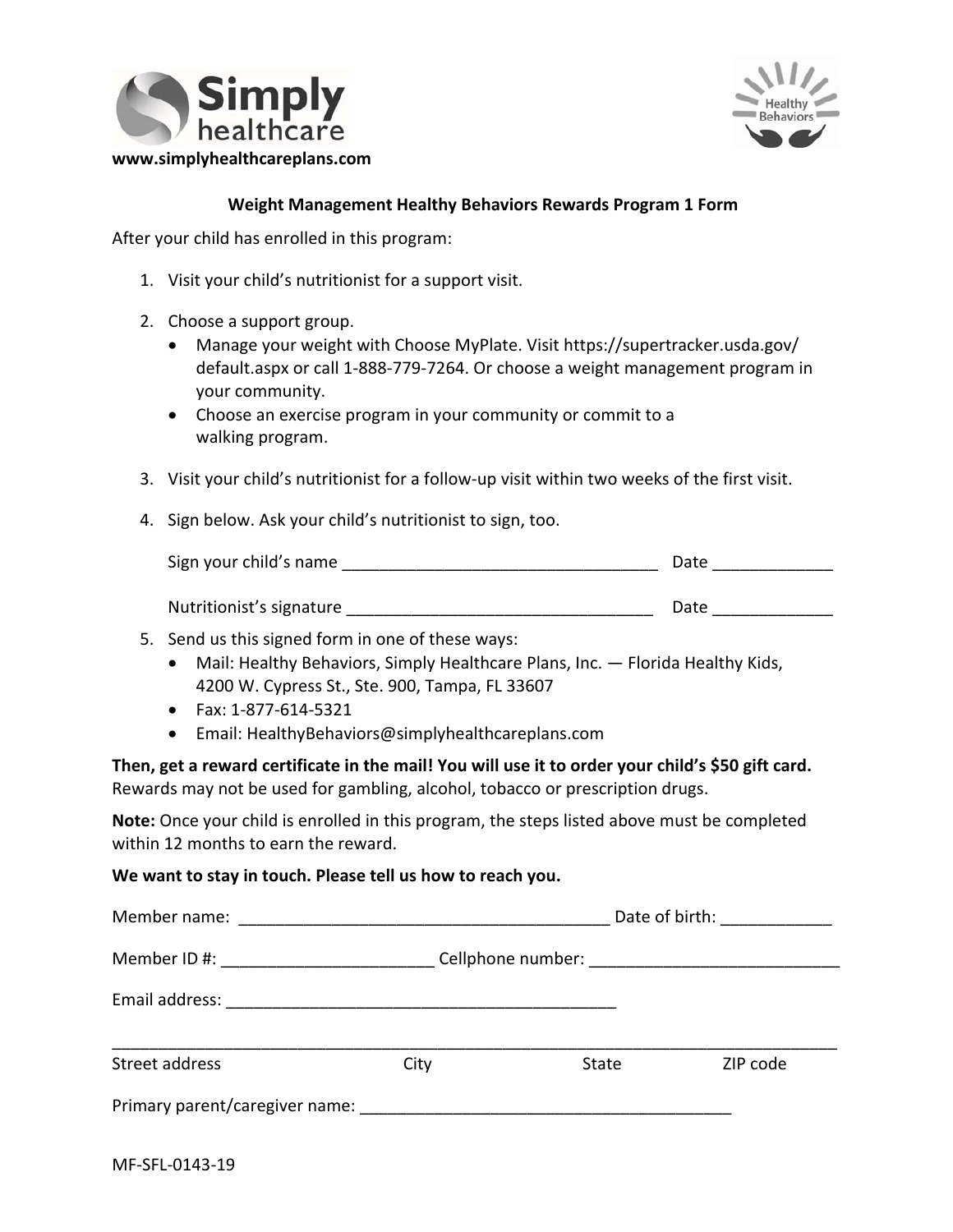



### **Weight Management Healthy Behaviors Rewards Program 2 Form**

After your child has enrolled in this program, meet with your child's doctor to create a plan of care. Your child must:

- 1. Gain/lose 4 pounds and maintain their weight for three months
- 2. Attend a weight management and/or exercise program
- 3. Keep a daily log of their food intake and exercise. Show this to your child's doctor.
- 4. Sign below. Ask your child's doctor to sign, too.

| Sign your child's name | Date |
|------------------------|------|
|                        |      |

Doctor's signature \_\_\_\_\_\_\_\_\_\_\_\_\_\_\_\_\_\_\_\_\_\_\_\_\_\_\_\_\_\_\_\_\_ Date \_\_\_\_\_\_\_\_\_\_\_\_\_

- 5. Send us this signed form in one of these ways:
	- Mail: Healthy Behaviors, Simply Healthcare Plans, Inc. Florida Healthy Kids, 4200 W. Cypress St., Ste. 900, Tampa, FL 33607
	- Fax: 1‐877‐614‐5321
	- Email: [HealthyBehaviors@simplyhealthcareplans.com](mailto:HealthyBehaviors@simplyhealthcareplans.com)

**Then, get a reward certificate in the mail! You will use it to order your child's \$50 gift card.**  Rewards may not be used for gambling, alcohol, tobacco or prescription drugs.

**Note:** Once your child is enrolled in this program, the steps listed above must be completed within 12 months to earn the reward.

**We want to stay in touch. Please tell us how to reach you.** 

|                |                                     |              | Date of birth: ______________ |          |
|----------------|-------------------------------------|--------------|-------------------------------|----------|
|                | Member ID #: ______________________ |              |                               |          |
|                |                                     |              |                               |          |
| Street address | City                                | <b>State</b> |                               | ZIP code |
|                | Primary parent/caregiver name:      |              |                               |          |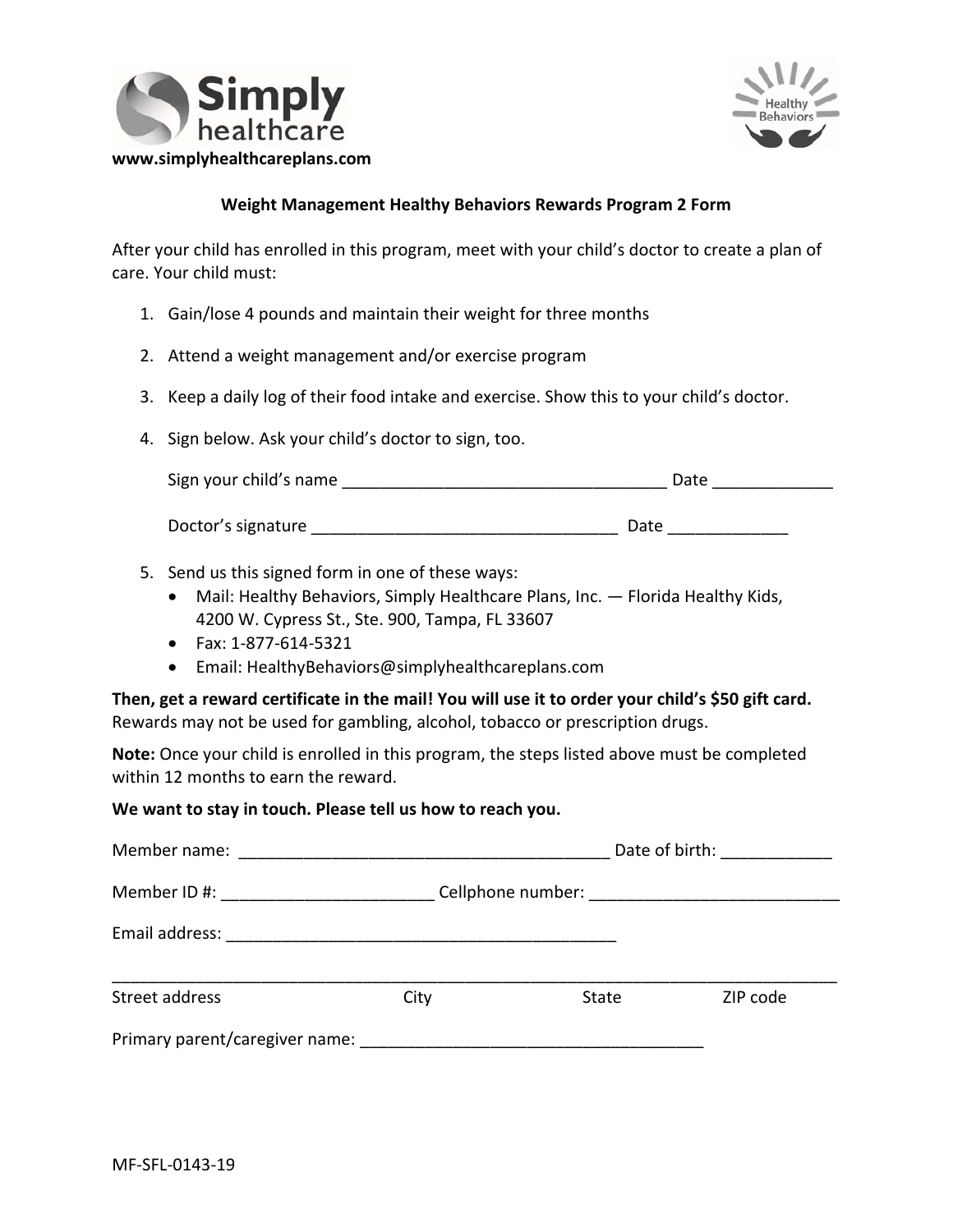



## **Weight Management Healthy Behaviors Rewards Program 2 Food and Exercise Log**

Write down what your child eats and/or what physical activity they do each day.

### **Month 1, Week 1**

|                  | Sunday | <b>Monday</b> | <b>Tuesday</b> | Wednesday | Thursday | Friday | Saturday |
|------------------|--------|---------------|----------------|-----------|----------|--------|----------|
| <b>Breakfast</b> |        |               |                |           |          |        |          |
| <b>Snack</b>     |        |               |                |           |          |        |          |
| Lunch            |        |               |                |           |          |        |          |
| <b>Snack</b>     |        |               |                |           |          |        |          |
| <b>Dinner</b>    |        |               |                |           |          |        |          |
| <b>Exercise</b>  |        |               |                |           |          |        |          |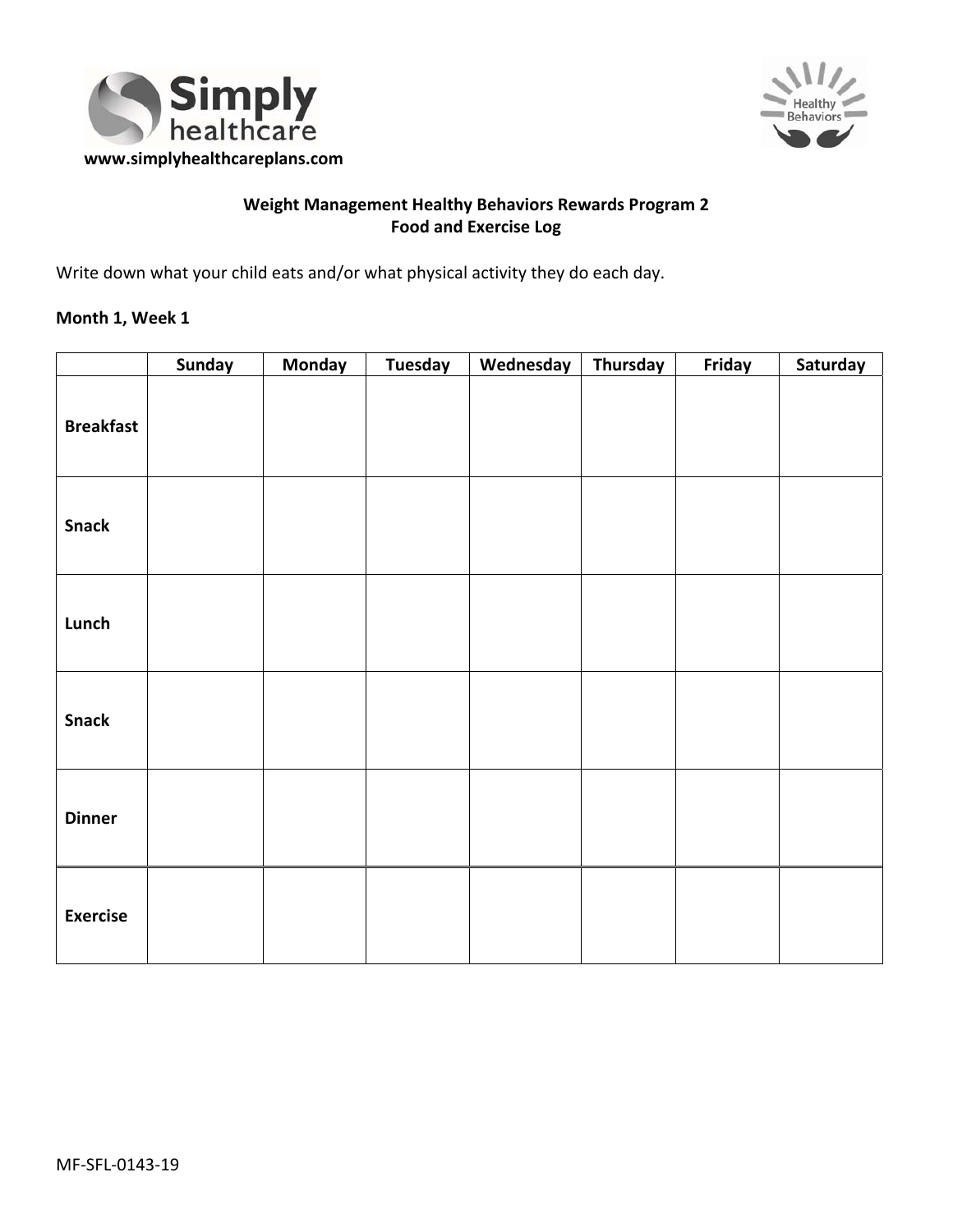### **Month 1, Week 2**

|                  | <b>Sunday</b> | <b>Monday</b> | <b>Tuesday</b> | Wednesday | <b>Thursday</b> | Friday | Saturday |
|------------------|---------------|---------------|----------------|-----------|-----------------|--------|----------|
| <b>Breakfast</b> |               |               |                |           |                 |        |          |
| <b>Snack</b>     |               |               |                |           |                 |        |          |
| Lunch            |               |               |                |           |                 |        |          |
| <b>Snack</b>     |               |               |                |           |                 |        |          |
| <b>Dinner</b>    |               |               |                |           |                 |        |          |
| <b>Exercise</b>  |               |               |                |           |                 |        |          |

# **Month 1, Week 3**

|                  | <b>Sunday</b> | <b>Monday</b> | <b>Tuesday</b> | Wednesday | Thursday | Friday | Saturday |
|------------------|---------------|---------------|----------------|-----------|----------|--------|----------|
| <b>Breakfast</b> |               |               |                |           |          |        |          |
| <b>Snack</b>     |               |               |                |           |          |        |          |
| Lunch            |               |               |                |           |          |        |          |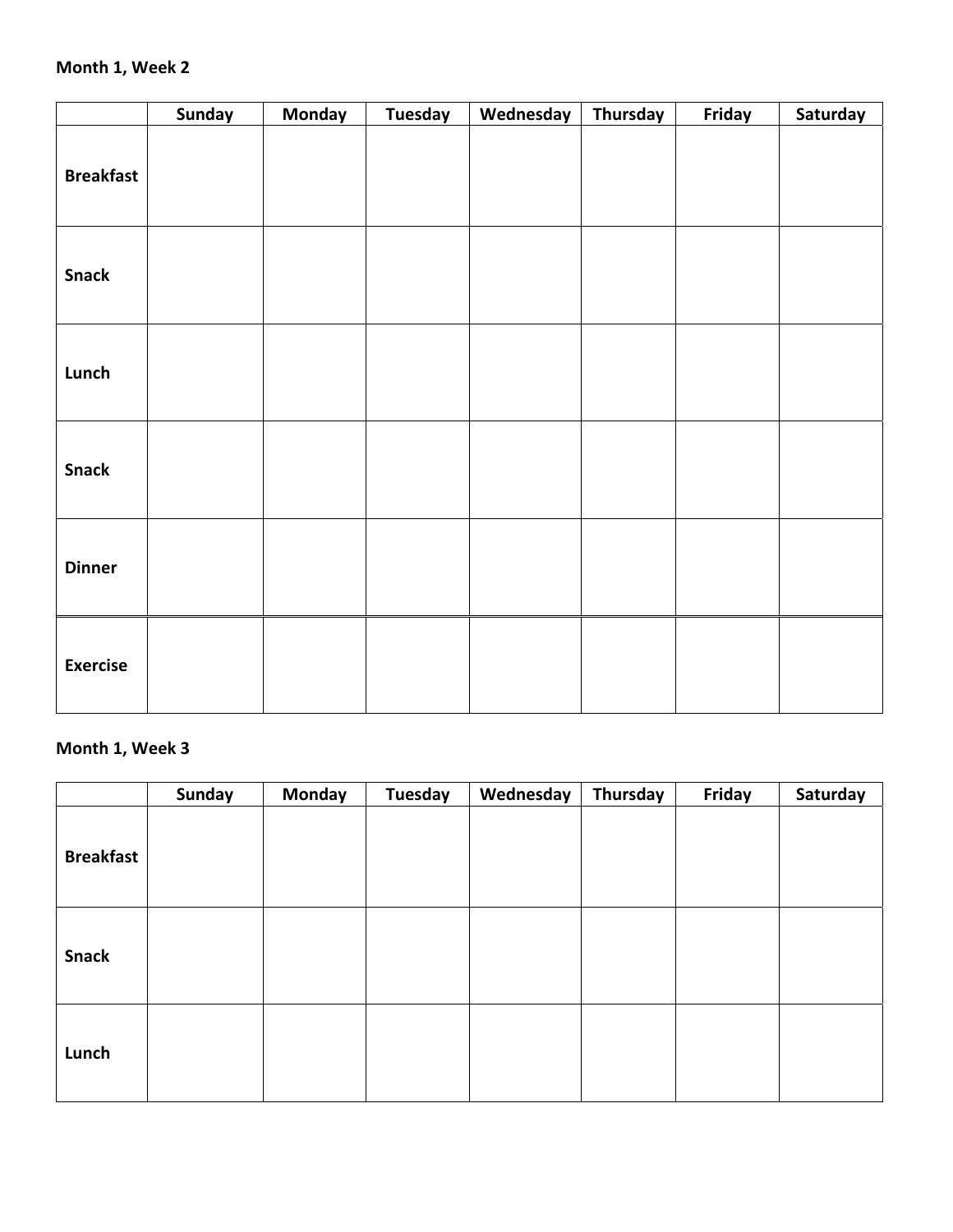| <b>Snack</b>    |  |  |  |  |
|-----------------|--|--|--|--|
| <b>Dinner</b>   |  |  |  |  |
| <b>Exercise</b> |  |  |  |  |

## **Month 1, Week 4**

|                  | <b>Sunday</b> | <b>Monday</b> | <b>Tuesday</b> | Wednesday | Thursday | Friday | Saturday |
|------------------|---------------|---------------|----------------|-----------|----------|--------|----------|
| <b>Breakfast</b> |               |               |                |           |          |        |          |
| <b>Snack</b>     |               |               |                |           |          |        |          |
| Lunch            |               |               |                |           |          |        |          |
| <b>Snack</b>     |               |               |                |           |          |        |          |
| <b>Dinner</b>    |               |               |                |           |          |        |          |
| <b>Exercise</b>  |               |               |                |           |          |        |          |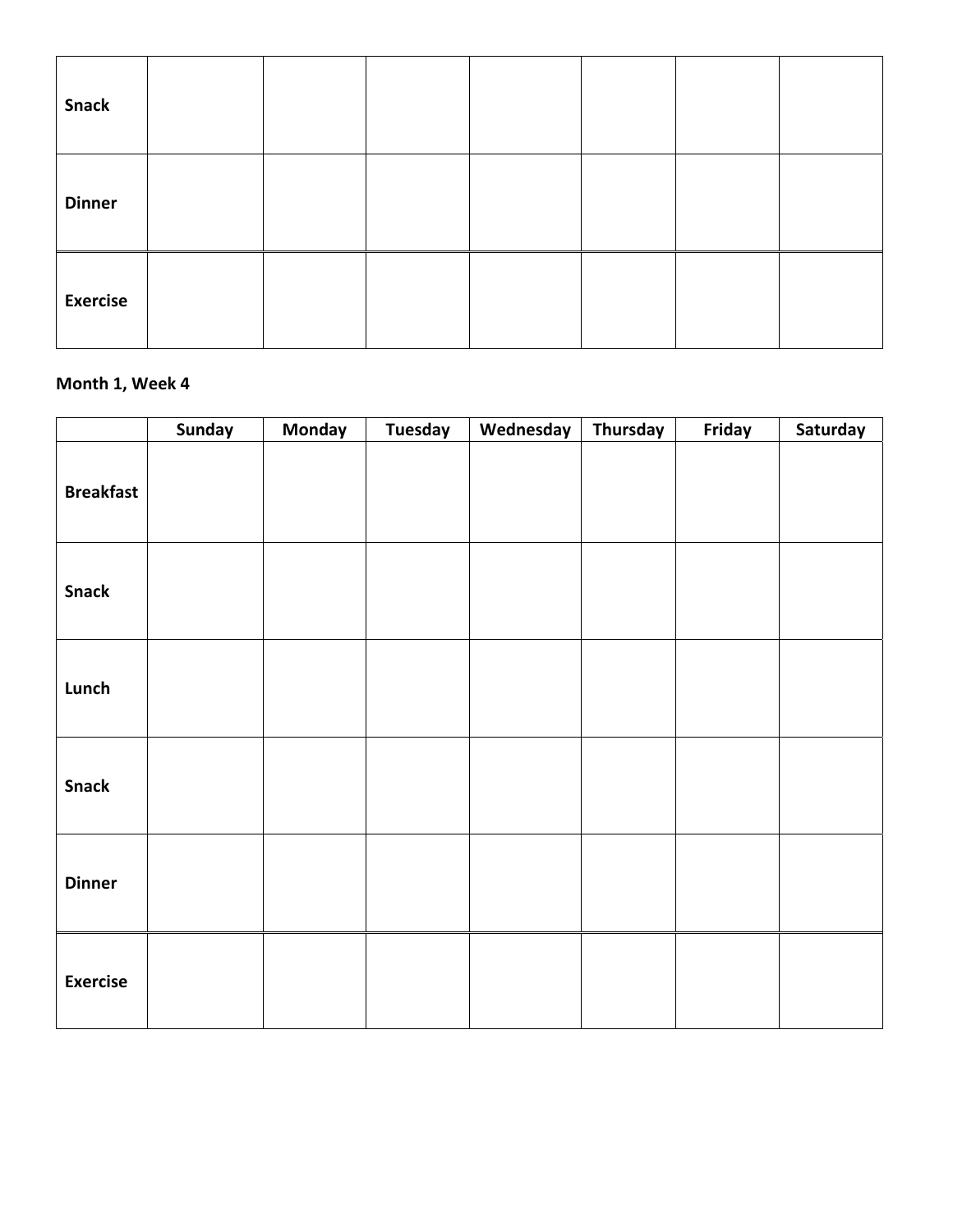### **Month 2, Week 1**

|                  | <b>Sunday</b> | <b>Monday</b> | <b>Tuesday</b> | Wednesday | <b>Thursday</b> | Friday | Saturday |
|------------------|---------------|---------------|----------------|-----------|-----------------|--------|----------|
| <b>Breakfast</b> |               |               |                |           |                 |        |          |
| <b>Snack</b>     |               |               |                |           |                 |        |          |
| Lunch            |               |               |                |           |                 |        |          |
| <b>Snack</b>     |               |               |                |           |                 |        |          |
| <b>Dinner</b>    |               |               |                |           |                 |        |          |
| <b>Exercise</b>  |               |               |                |           |                 |        |          |

# **Month 2, Week 2**

|                  | <b>Sunday</b> | <b>Monday</b> | <b>Tuesday</b> | Wednesday | Thursday | Friday | Saturday |
|------------------|---------------|---------------|----------------|-----------|----------|--------|----------|
| <b>Breakfast</b> |               |               |                |           |          |        |          |
| <b>Snack</b>     |               |               |                |           |          |        |          |
| Lunch            |               |               |                |           |          |        |          |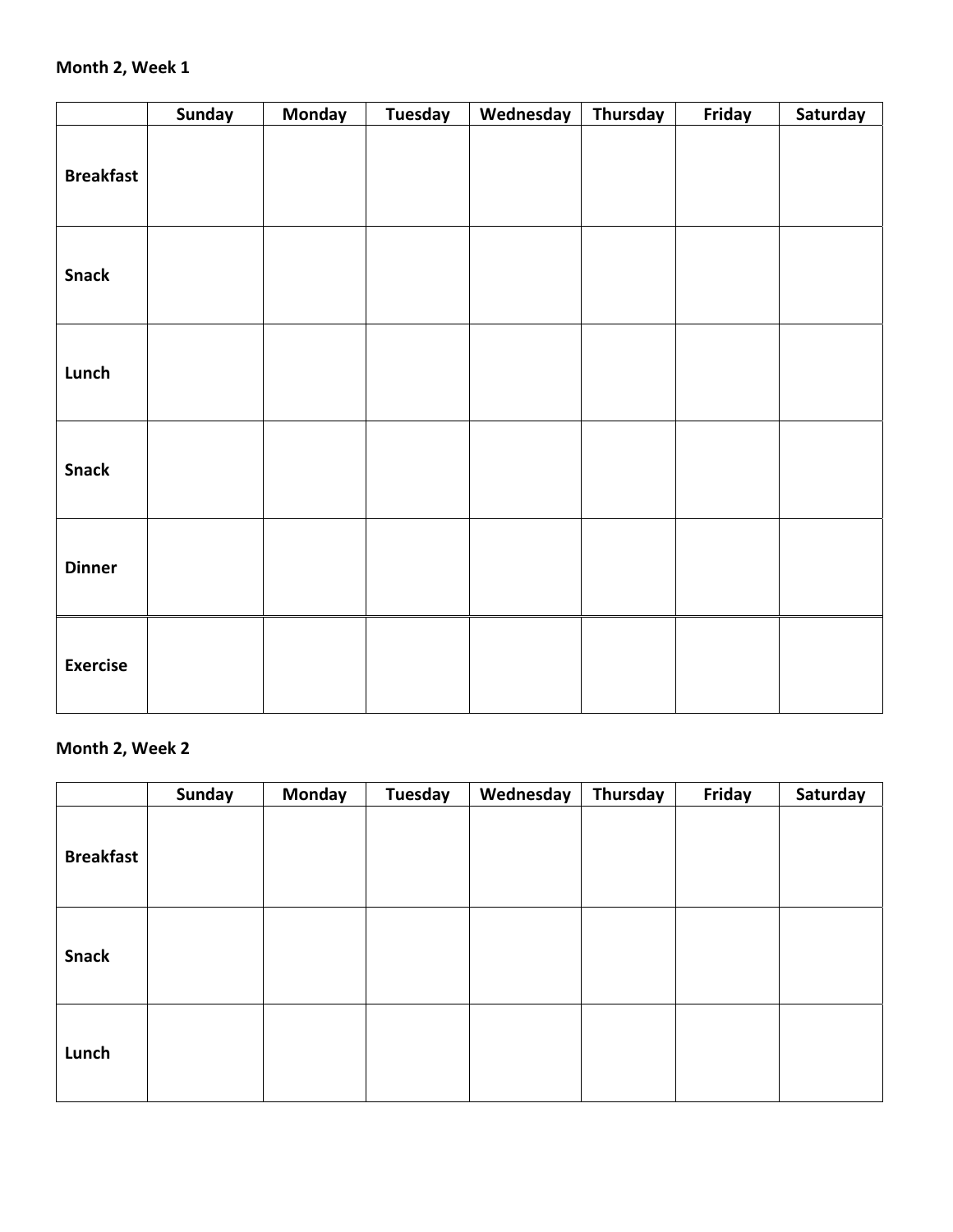| <b>Snack</b>    |  |  |  |  |
|-----------------|--|--|--|--|
| <b>Dinner</b>   |  |  |  |  |
| <b>Exercise</b> |  |  |  |  |

# **Month 2, Week 3**

|                  | <b>Sunday</b> | <b>Monday</b> | <b>Tuesday</b> | Wednesday | Thursday | Friday | Saturday |
|------------------|---------------|---------------|----------------|-----------|----------|--------|----------|
| <b>Breakfast</b> |               |               |                |           |          |        |          |
| <b>Snack</b>     |               |               |                |           |          |        |          |
| Lunch            |               |               |                |           |          |        |          |
| <b>Snack</b>     |               |               |                |           |          |        |          |
| <b>Dinner</b>    |               |               |                |           |          |        |          |
| <b>Exercise</b>  |               |               |                |           |          |        |          |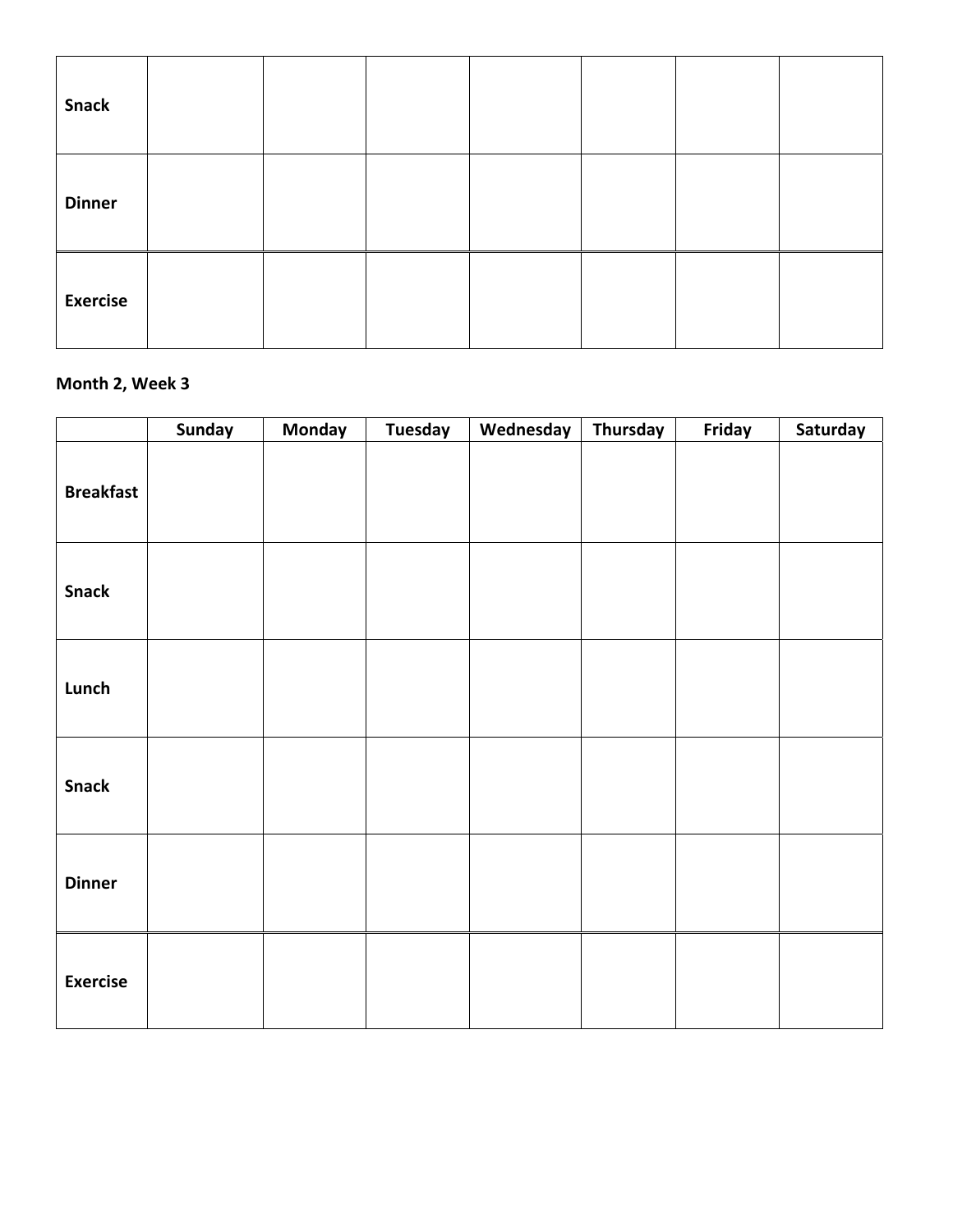### **Month 2, Week 4**

|                  | <b>Sunday</b> | <b>Monday</b> | <b>Tuesday</b> | Wednesday | <b>Thursday</b> | Friday | Saturday |
|------------------|---------------|---------------|----------------|-----------|-----------------|--------|----------|
| <b>Breakfast</b> |               |               |                |           |                 |        |          |
| <b>Snack</b>     |               |               |                |           |                 |        |          |
| Lunch            |               |               |                |           |                 |        |          |
| <b>Snack</b>     |               |               |                |           |                 |        |          |
| <b>Dinner</b>    |               |               |                |           |                 |        |          |
| <b>Exercise</b>  |               |               |                |           |                 |        |          |

# **Month 3, Week 1**

|                  | <b>Sunday</b> | <b>Monday</b> | <b>Tuesday</b> | Wednesday | Thursday | Friday | Saturday |
|------------------|---------------|---------------|----------------|-----------|----------|--------|----------|
| <b>Breakfast</b> |               |               |                |           |          |        |          |
| <b>Snack</b>     |               |               |                |           |          |        |          |
| Lunch            |               |               |                |           |          |        |          |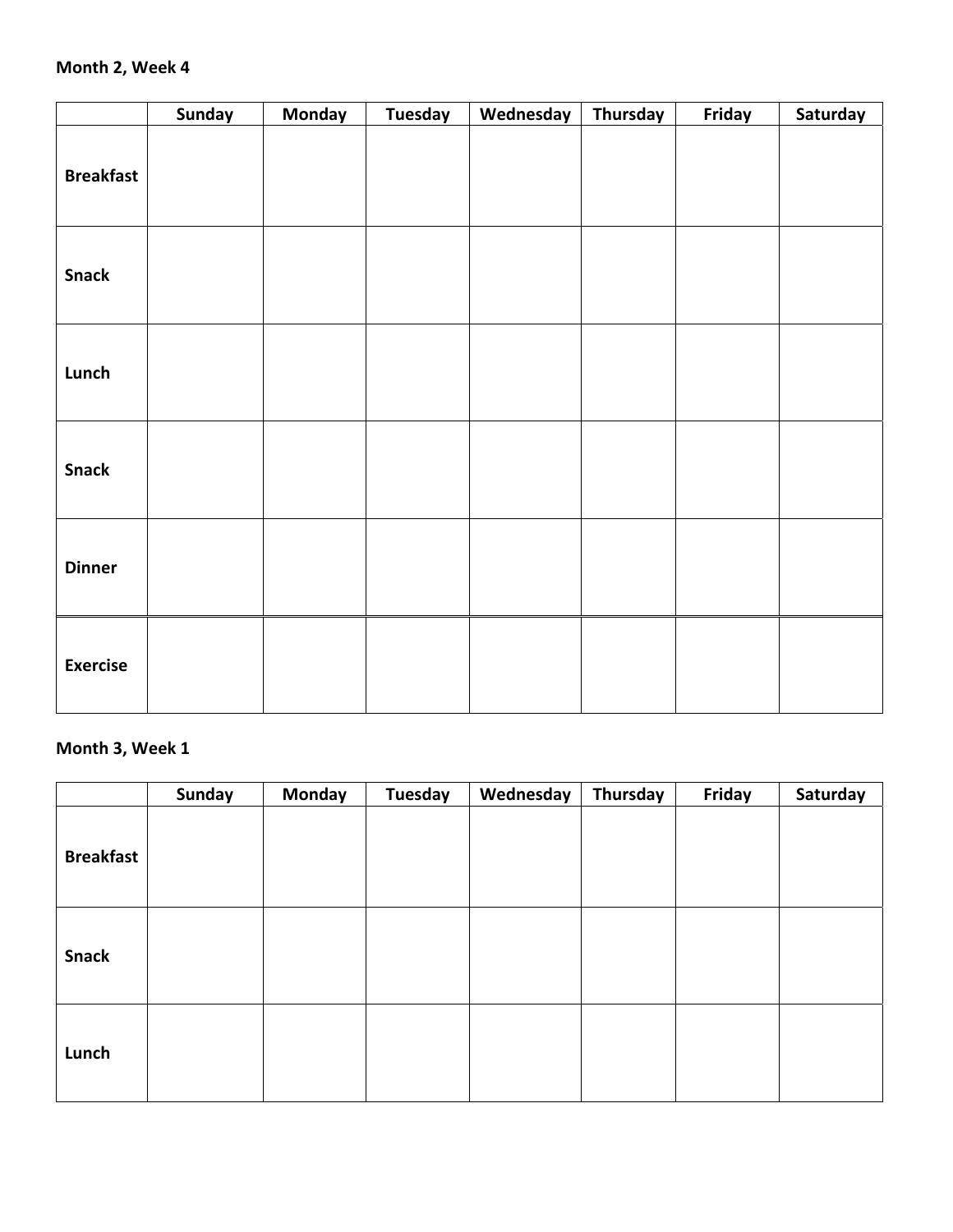| <b>Snack</b>    |  |  |  |  |
|-----------------|--|--|--|--|
| <b>Dinner</b>   |  |  |  |  |
| <b>Exercise</b> |  |  |  |  |

# **Month 3, Week 2**

|                  | <b>Sunday</b> | <b>Monday</b> | <b>Tuesday</b> | Wednesday | Thursday | Friday | Saturday |
|------------------|---------------|---------------|----------------|-----------|----------|--------|----------|
| <b>Breakfast</b> |               |               |                |           |          |        |          |
| <b>Snack</b>     |               |               |                |           |          |        |          |
| Lunch            |               |               |                |           |          |        |          |
| <b>Snack</b>     |               |               |                |           |          |        |          |
| <b>Dinner</b>    |               |               |                |           |          |        |          |
| <b>Exercise</b>  |               |               |                |           |          |        |          |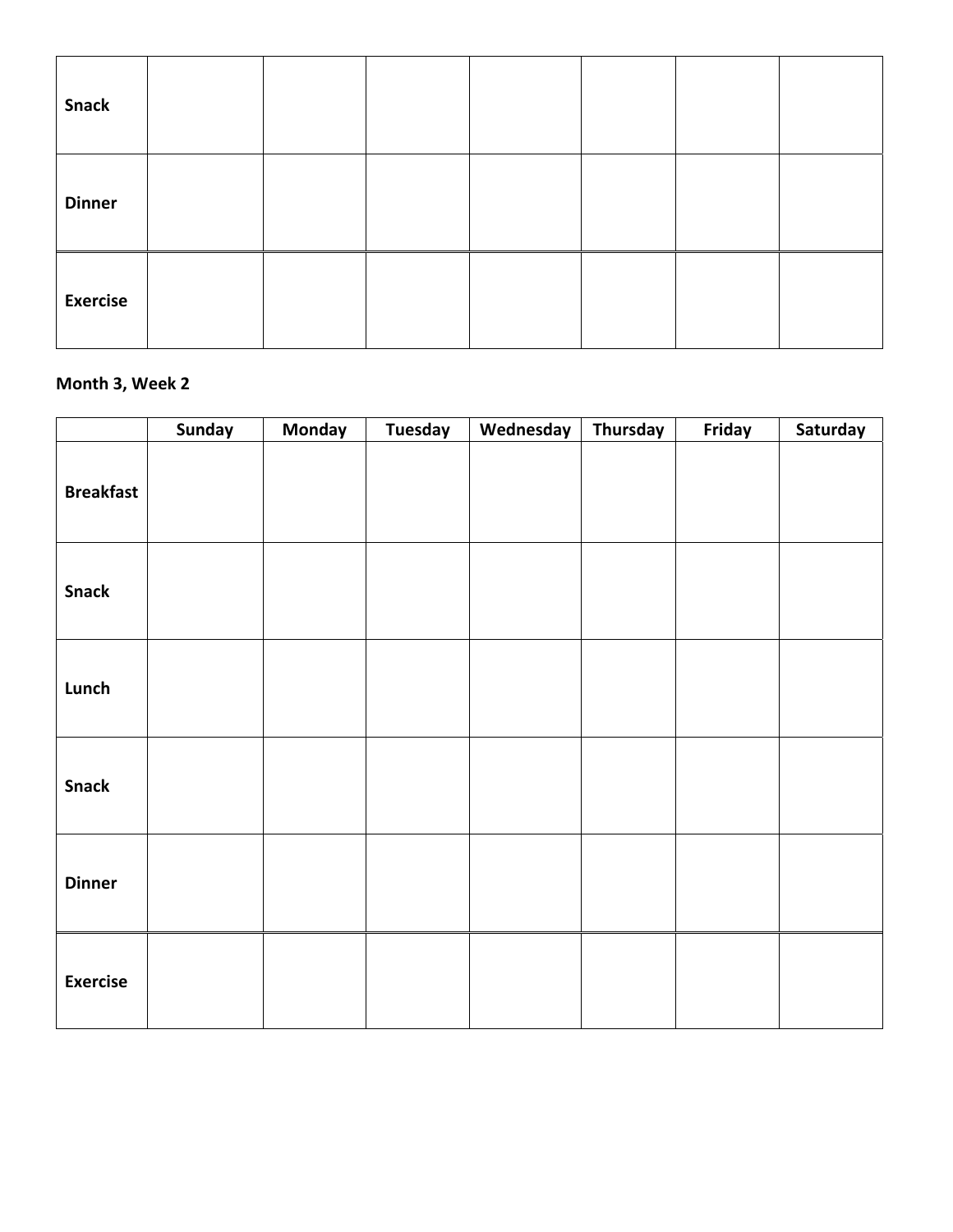### **Month 3, Week 3**

|                  | <b>Sunday</b> | <b>Monday</b> | <b>Tuesday</b> | Wednesday | <b>Thursday</b> | Friday | Saturday |
|------------------|---------------|---------------|----------------|-----------|-----------------|--------|----------|
| <b>Breakfast</b> |               |               |                |           |                 |        |          |
| <b>Snack</b>     |               |               |                |           |                 |        |          |
| Lunch            |               |               |                |           |                 |        |          |
| <b>Snack</b>     |               |               |                |           |                 |        |          |
| <b>Dinner</b>    |               |               |                |           |                 |        |          |
| <b>Exercise</b>  |               |               |                |           |                 |        |          |

# **Month 3, Week 4**

|                  | <b>Sunday</b> | <b>Monday</b> | <b>Tuesday</b> | Wednesday | Thursday | Friday | Saturday |
|------------------|---------------|---------------|----------------|-----------|----------|--------|----------|
| <b>Breakfast</b> |               |               |                |           |          |        |          |
| <b>Snack</b>     |               |               |                |           |          |        |          |
| Lunch            |               |               |                |           |          |        |          |